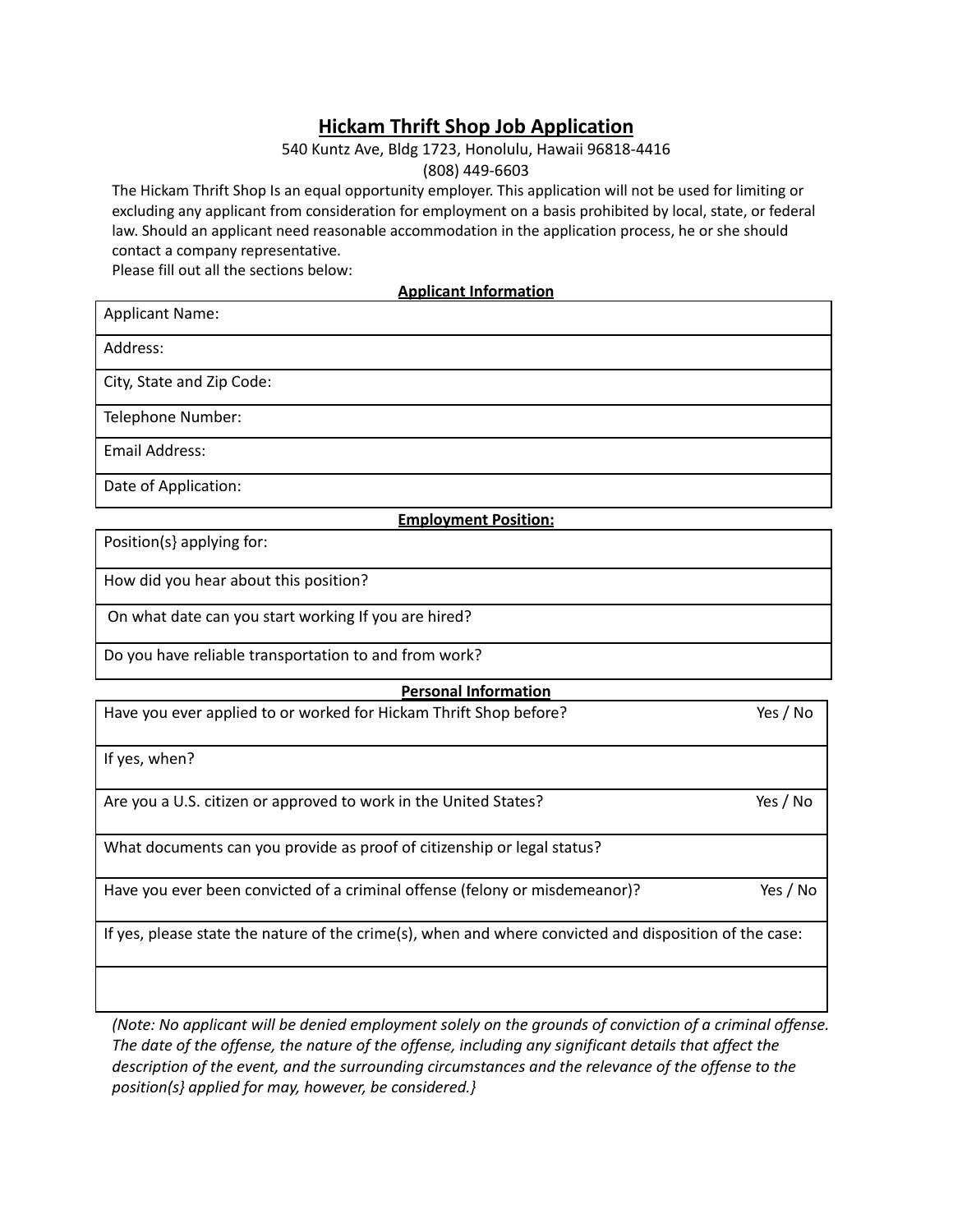#### **Job Skills/Qualifications**

| Please list below the skills and qualifications you possess for the position for which you are applying: |  |  |
|----------------------------------------------------------------------------------------------------------|--|--|
|                                                                                                          |  |  |
|                                                                                                          |  |  |
|                                                                                                          |  |  |
|                                                                                                          |  |  |

*(Note: Hickam Thrift Shop complies with the ADA and considers reasonable accommodation measures that may be necessary far eligible applicants/employees to perform essential functions.)*

## **Education and Training**

| <b>HIRII SCHOOL</b>       |                        |                |               |
|---------------------------|------------------------|----------------|---------------|
| Name                      | Location (City, State) | Year Graduated | Degree Earned |
|                           |                        |                |               |
| <b>College/University</b> |                        |                |               |
|                           |                        |                |               |

| Name | Location (City, State) | Year Graduated | Degree Earned |
|------|------------------------|----------------|---------------|
|      |                        |                |               |

| <b>Vocational School/Specialized Training</b> |                        |                |               |
|-----------------------------------------------|------------------------|----------------|---------------|
| Name                                          | Location (City, State) | Year Graduated | Degree Earned |
|                                               |                        |                |               |

**Military:**

Are you a member of the Armed Services?

What branch of the military did you enlist?

What was your military rank when discharged?

How many years did you serve in the military?

What military skills do you possess that would be an asset for this position?

## **Previous Employment**

**Employer Name/Supervisor Name**:

Job Title:

Employer Address:

**High School**

City, State and Zip Code:

Employer Telephone (may we contact this employer yes/no):

Dates Employed:

Reason for leaving:

## **Employer Name/Supervisor Name**:

Job Title: